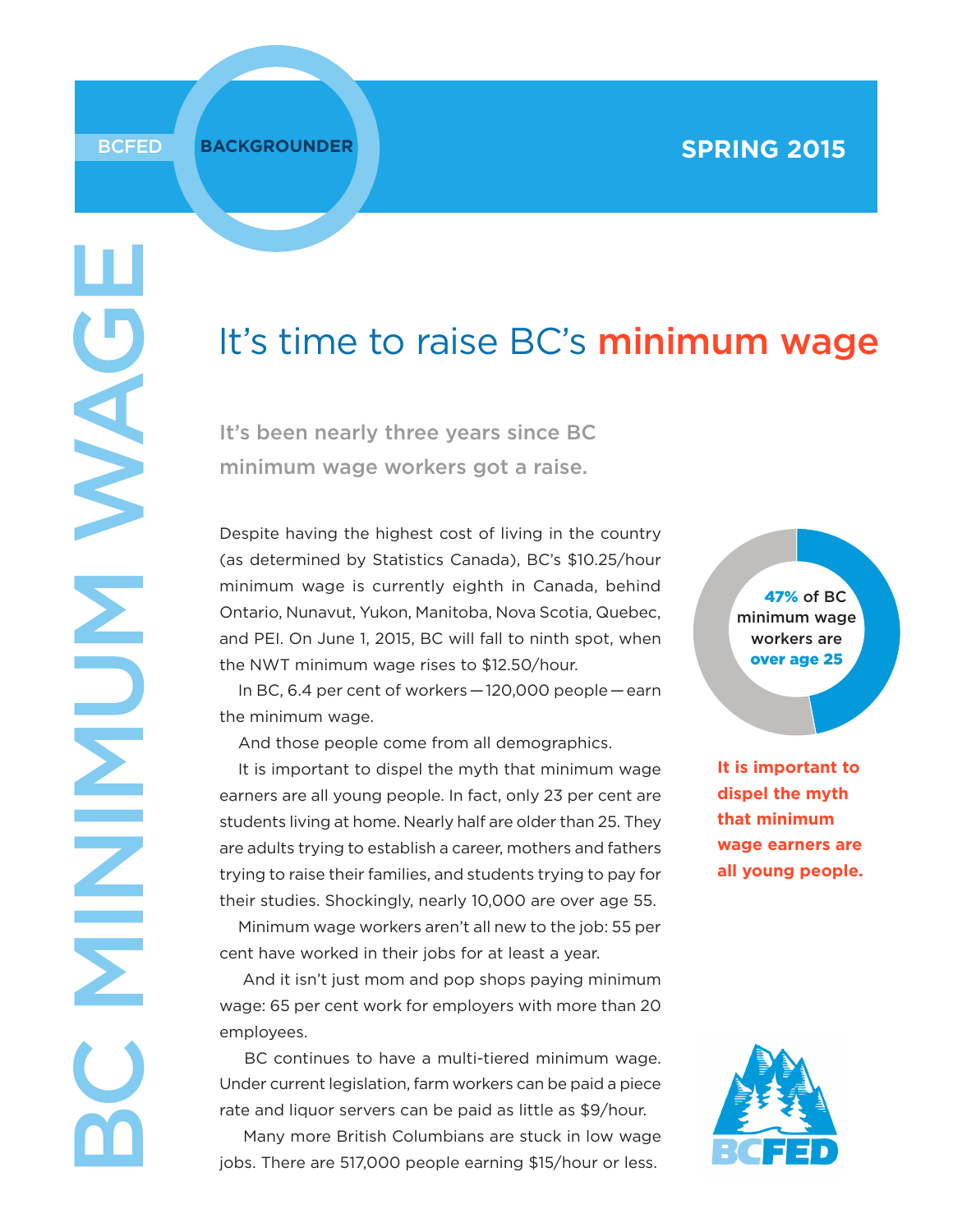

BC's overall poverty rate is above the Canadian average. A \$15 minimum wage is a step in the right direction.

# **BC's low minimum wage is a women's equity issue**

Women continue to be the majority of BC workers earning minimum wage. Proportionally, more women in BC earn the minimum wage than in any other province.

Sixty-three per cent of those earning minimum wage are women. In the 25–54 age range, that number jumps to 70 per cent, demonstrating that women are less likely than their male counterparts to move into higher paying jobs in their prime working years.

Even when you look at workers who earn \$15/hour or less, women make up the majority at 60 per cent.

A \$15/hour minimum wage would help women pay for basic necessities such as decent housing, utilities and nutritious food. It would begin to address income inequality and pay equity.

The bottom line is that women are over-represented in low wage jobs and that needs to change.

#### **The situation is worse for single mothers**

Of the nearly 150,000 single parents living in BC, the vast majority are women.

Almost half (49.5 per cent) live below Statistics Canada's lowincome cut-off (LICO) before tax. A single mother working full-time, full-year, in a minimum wage job will find herself thousands of dollars below the poverty line.

BC's low minimum wage, combined with the high cost of child care, acts as a barrier for many single mothers entering the workforce. As a result, many women are forced to rely on inadequate social assistance to support their children.

 Raising the minimum wage, together with the introduction of an affordable child care plan, would lift thousands of British Columbia's children out of poverty.

 **Raising the minimum wage, together with the introduction of an affordable child care plan, would lift thousands of BC children out of poverty.**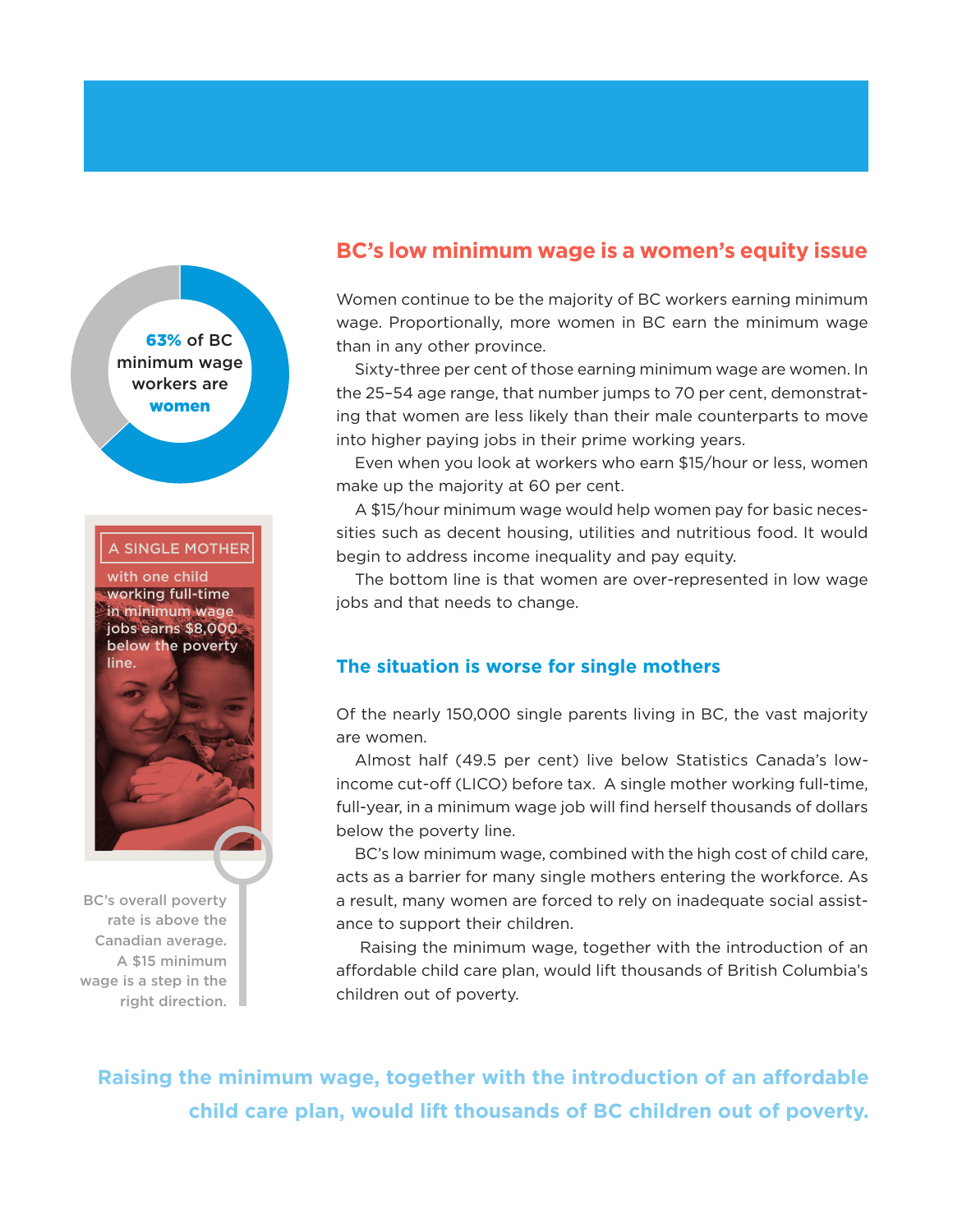## **BC's low minimum wage hurts students**

Young people from low- and middle-income families are finding it harder to access the university or college education they need to get a good job.

Tuition fees have more than doubled since 2002, and student grants were eliminated in 2003. BC's record when it comes to nonrepayable student aid is dead last in Canada, and interest charged on BC student loans is among the highest in the country.

Many students rely on part-time and even full-time work to try to get by. But with a minimum wage stuck at \$10.25/hour, they are falling behind.

Students need to work more than 550 hours, or the equivalent of 14 weeks in a full-time minimum wage job just to cover tuition fees. This is more than three times as many hours as previous generations.

## **Minimum wage and employment**

In October, the Canadian Centre for Policy Alternatives released *Dispelling Minimum Wage Mythology*, a Canada-wide study that demonstrates that increases to minimum wage have little if no impact on job creation and job loss.

In fact, employment outcomes depend first and foremost on overall spending and macroeconomic activity, not on minimum wage regulations. The study concludes that policy makers can move ahead with an increase to the minimum wage in a gradual and ongoing manner without concerns about job loss resulting from the change.

In fact, many variables impact employment levels, and minimum wages are only one small part of the picture. Employment levels are more significantly impacted by the economic outlook in Canada and abroad, commodity prices for exports and imports, value of the Canadian dollar, and global demand for Canadian products.

**When workers make more money, they invest and experience it in the local economy. That benefits all of us.**

#### WAGES FROZEN

for almost three years while BC student tuition and living costs continued to rise.



BC students now need to work more than 550 hours, or the equivalent of 14 weeks in a fulltime minimum wage job just to cover tuition fees.

#### **Higher wages result in:**

- **Lower training costs**
- **• Reduced employee turnover**
- **• Increased employee buy in**